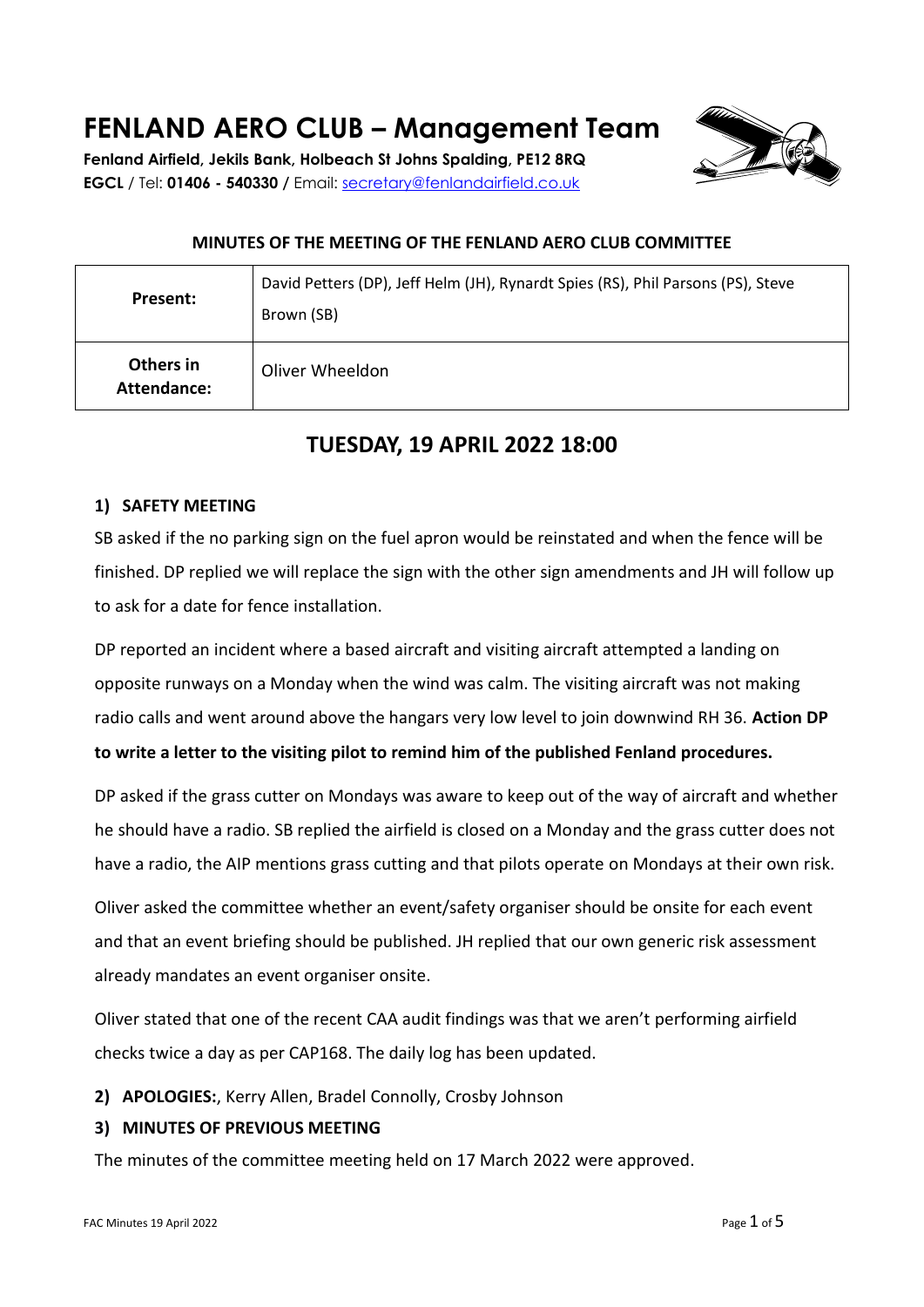#### **4) CLUB ADMINISTRATION**

JH welcomed new members Simon Lummis (flying), Myles Russell (flying), Wendy Davidson (flying), Susie Matson (social) and Kevin Mape (social). Renewals are current at 60%, this time last year was 70%, and our target is 80%. At least ten members who have hangarage have not renewed their membership.

The CAA (airfield licence) and Ofcom (radio licence) still have not issued the club invoices, which are now overdue.

The most recent 4k Covid grant which the club were previously rejected by SHDC, was subsequently approved and paid on March 31.

Oliver updated the committee on the CAA audit. Our new auditor is an ex Heathrow inspector and has reported what we believe to be a number of incorrect findings. For example there is no requirement for timed responses for IER. Simon Cooke will draft a statement to send to the CAA. Our hot fire training is overdue and Simon will take forward. The CAA auditor also questioned Simon's competence as an IER trainer, he will send his CV. The CAA asked us to perform a current airfield survey, JH had received a quote for £2560, this was approved. CAP168 states the LITAS approach lighting should be checked weekly, the CAA are happy for us to update the aerodrome manual to check the approach lights weekly only when night flying is taking place. The CAA also raised a non-compliant stop way and a non-compliant taxiway alongside 18/36, we will need to request a CAA exemption as it is not possible to narrow the existing taxiway. Finally it was noted the 36 numbers are faded, JH had received a quote for £280+materials to repaint all the numbers and arrows, this was approved.

JH presented the AGM 2022 timeline. The AGM will be on Wednesday June 29 according to the club rules. Members will need to be notified of the AGM on June 1, the detail will be finalised at the next committee meeting.

The next step in the Claire Buckley high court case will be a cost and time hearing between solicitors, scheduled for November 2022.

#### **5) FINANCE**

JH presented the end of year accounts showing a 5k profit. The draft accounts will be sent to our accountants for tidying up and returned mid-May. There is currently no budget for 2022/2023.

# **Action BC to draft a 2022/2023 budget.**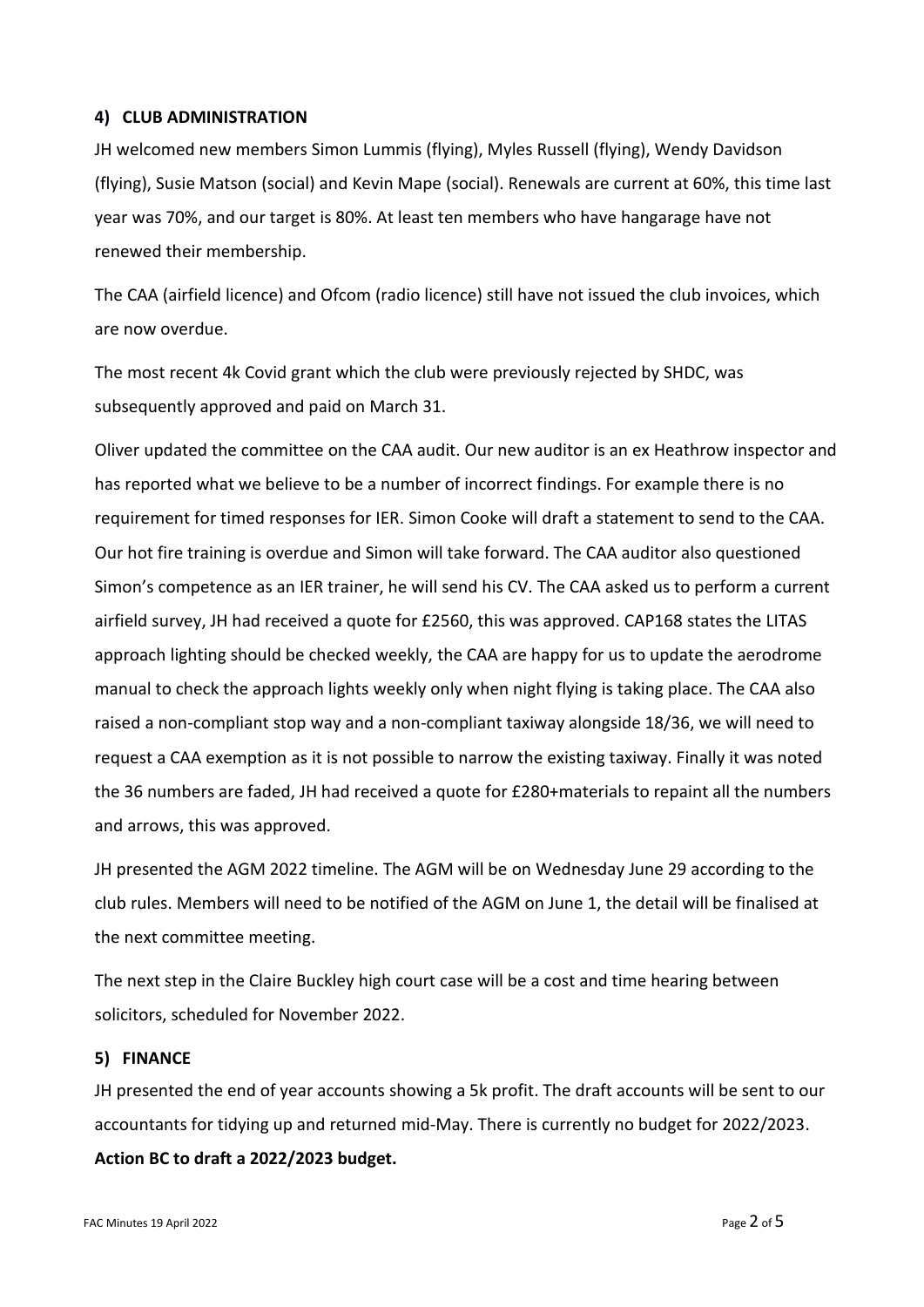#### **6) FUEL**

Our most recent 100LL order is +16.5ppl+vat. JH asked if the 4k covid grant could be used to offset the latest price increase to members, whilst passing on the 16.5ppl increase to non-members. This is likely to cost £1k per month in subsidy. We should promote this to members to encourage cheaper flying at Fenland, having some of the cheapest fuel in the country.

#### **7) SAFETY MATTERS**

Oliver has reviewed the airside signage with Ray and a new hold has been proposed on the western taxiway abeam Alpha, for a direct 18/36 runway crossing. The signage is also being reviewed against CAP168.

#### **8) AIRFIELD GENERAL**

David reported that Michael Humprey has kindly sprayed weedkiller on the 08/26 markings. Michael also suggested the club should purchase a Martin Lishman mini sprayer which could sit on the back of the fire truck, rather than the current backpack. There may be a qualification required to spray legally, this should be investigated.

More airfield storage is required and we should research buying a container, with landlord permission.

Jim and Carole had emailed the committee requesting permission to bring both gyro and flex wing training to Fenland, using their own aircraft. In the future they would like to investigate electric aircraft at Fenland. The committee would be very supportive of gyro and flex wing training and DP will write back to Jim and Carole to arrange a meeting to discuss the technicalities.

Oliver asked if the club could promote visitors to the airfield during the week, in order to provide sufficient trade for the restaurant to be open Tuesday to Sunday. One option might be to increase the landing fee to £10 at weekend and offer free landing fees during weekdays. We could also promote Fenland for cross country land away students from other airfields. JH noted that 26 pilots took up the Fenland free landing voucher in April, through the Flyer magazine.

Oliver has also joined the AOG, a group of small airfields, who have quarterly meetings to share ideas and issues.

Our fixed price electricity contract ends at the end of the month and we will move to a variable tariff. This will at least double our electricity costs for next year and a new fixed rate contract should be investigated.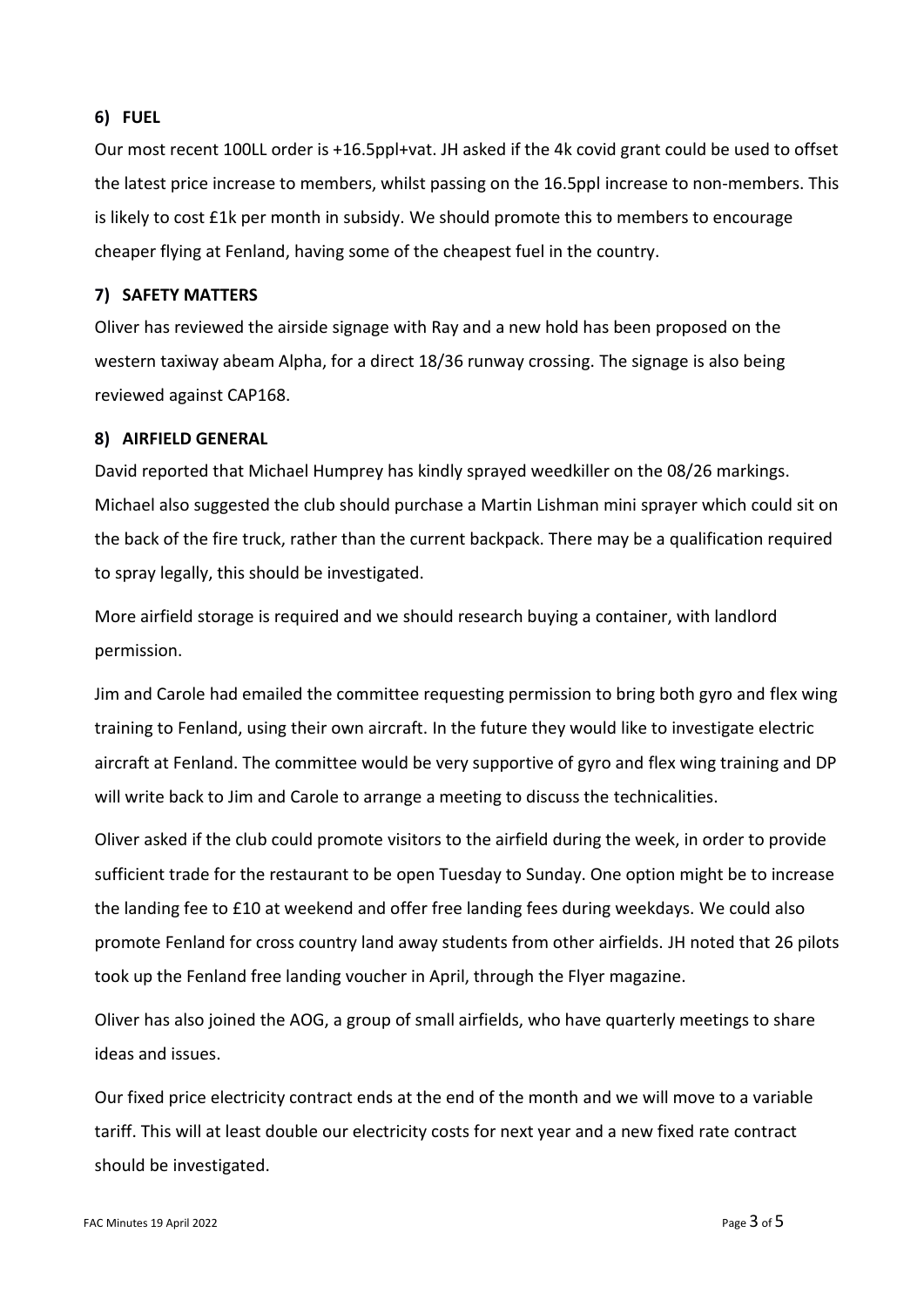#### **9) IER/RFFS**

JH reported that the main foam tank on the fire truck does not have a current certificate of conformity but will be used up by hot fire training.

#### **10) HANGARS**

RS will request the flex wing in Bay 8 is moved to the Nissen hangar now that a space is available, to keep the flex wings together.

#### **11) EVENTS**

JH had received no response to our request for a member to lead on the 2022 Wings and Wheels event. Oliver replied he is happy to help with the airside operations. If Wings and Wheels is to go ahead, we need a lead by the next meeting.

JH asked if the airfield is open or closed on bank holiday Mondays. We usually have the tower manned on bank holiday Mondays, but there is no formal procedure for opening. It was agreed to treat a bank holiday Monday as a weekend day, and anyone not in attendance will need to delegate their duties.

Mr Wright's evening car event will recommence the third Wednesday of May.

#### **12) FENLAND FLYING SCHOOL**

Angelo had written to the committee regarding an incident in the flying school in front of a prospective group member. Steve replied that if Angelo is running a non-equity group then it is effectively an aircraft rental business and should be maintained differently and require a licence/agreement to operate from Fenland. Changing the group to a shareholder equity group would remove the problem. A discussion followed. SB said it was also feasible to put Angelo's plane under the FFS DTO similar to the Chipmunk. **Action DP to reply to Angelo.**

SB asked for the following statement to be minuted. "We at Fenland Flying School are most gratified that the Fenland Aero Club general membership voted to retain us at the airfield and that the 136-page investigative report exonerated us of any wrong-doing. However, the staff at FFS are very disappointed that the Wrights haven't retracted their libellous allegations that they saw fit to publish in the form of a letter to the membership and the wider public. They have been asked to produce clear evidence to support the allegations made, but have failed, unsurprisingly, to do so, because they merely repeated uncorroborated hearsay without checking their facts. We would have thought that in the interests of promoting harmony and reconciliation, a retraction and